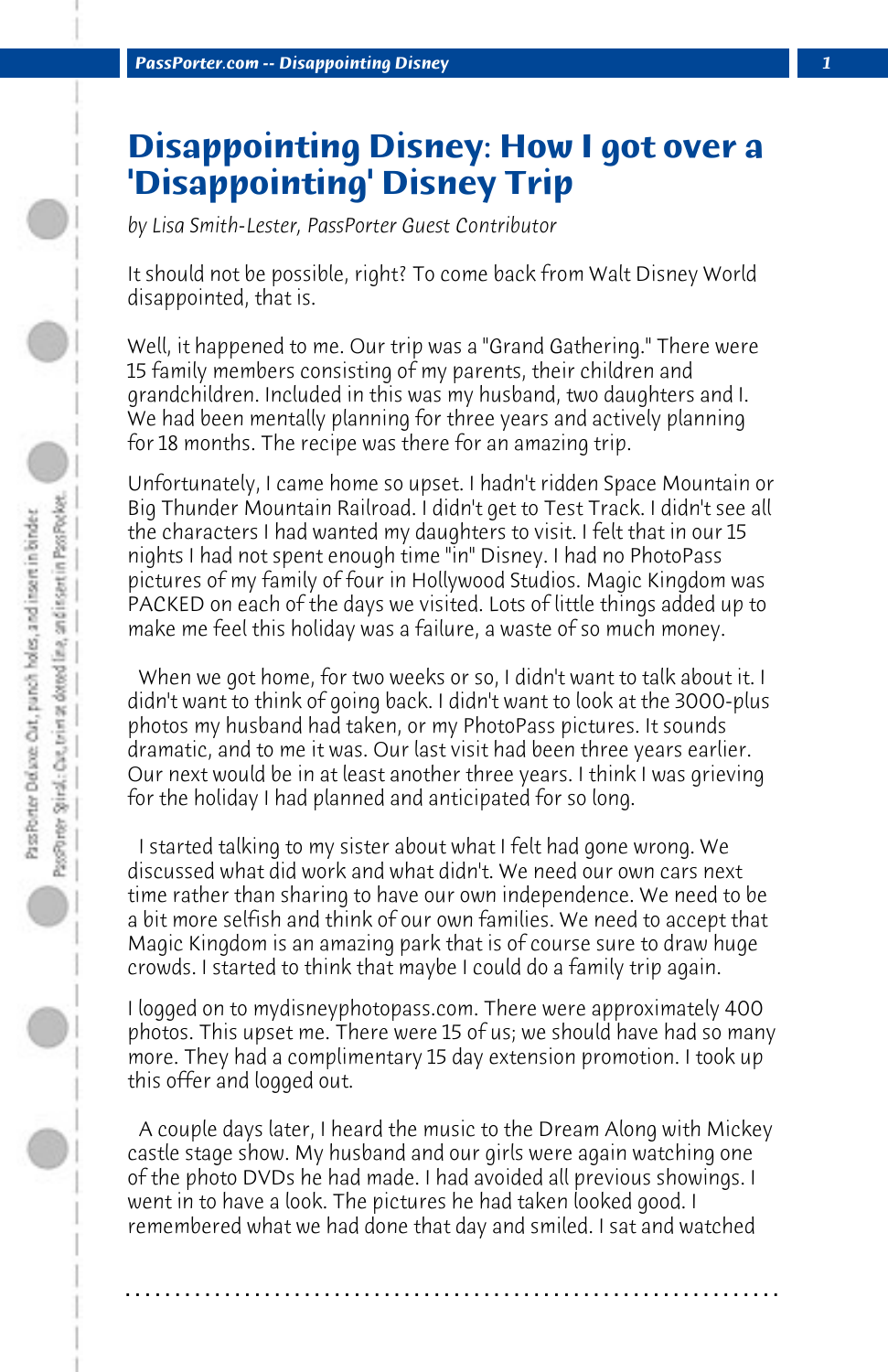the rest of the DVD. I think it was I who then asked for the next disk to be put on.

 I decided to log onto mydisneyphotopass.com again. The first pictures were from Mickey's Not So Scary Halloween Party. My youngest daughter's face when seeing Mickey Mouse for the first time was beautiful. How did I not realise there were so many good photos? I started editing. The borders were great and soon I had over 800 photos. Over a period of a couple of weeks, this number rose to 1320. I had added borders to most pictures. I had cropped everything to just my daughters, the look on their faces a priceless memory.

 The pictures taken of my eldest daughter at Bibbidi Bobbidi Boutique in Magic Kingdom were amazing. The look of delight and contentment on her face as the Fairy Godmothers-in-Training worked their magic bring a tear to my eyes. How on earth had I pushed this amazing memory away in favor of remembering I hadn't ridden Space Mountain?

 The reaction my daughters got from Pluto when he saw his own page in their autograph books; the look of sheer excitement on my youngest daughter's face at seeing Pluto; the good memories were creeping back in.

 I had pre-ordered the Disney photobook along with the archive CD. I started working on this. I got to choose different backgrounds, add my favorite pictures, and write about our trip. Writing about the trip meant I had to read through my trip notes. There were many details I had forgotten or pushed from my memory.

 I remembered the perfect evening we spent walking around the BoardWalk, with my almost-5-year-old being pushed in the stroller and my almost-2-year-old very happily skipping/running/jumping all the way around. This was one of my favorite moments from our trip.

 I remembered the lovely day we had for both of my daughters' birthdays, from breakfast at Akershus Royal Banquet Hall with specially ordered birthday cakes to spending a fun afternoon at the pool.

 I remembered our last day, all together on an almost empty Main Street, reminding me that my Mum's wish had come true. Her five grand-daughters had walked together down Main Street.

 I ordered a Cinderella Castle word art for my parents. I chose 20 words relating to our trip. I picked a color scheme that matched the room the picture would be in. It arrived, and now I would like one for my own home.

**. . . . . . . . . . . . . . . . . . . . . . . . . . . . . . . . . . . . . . . . . . . . . . . . . . . . . . . . . . . . . . . . . .**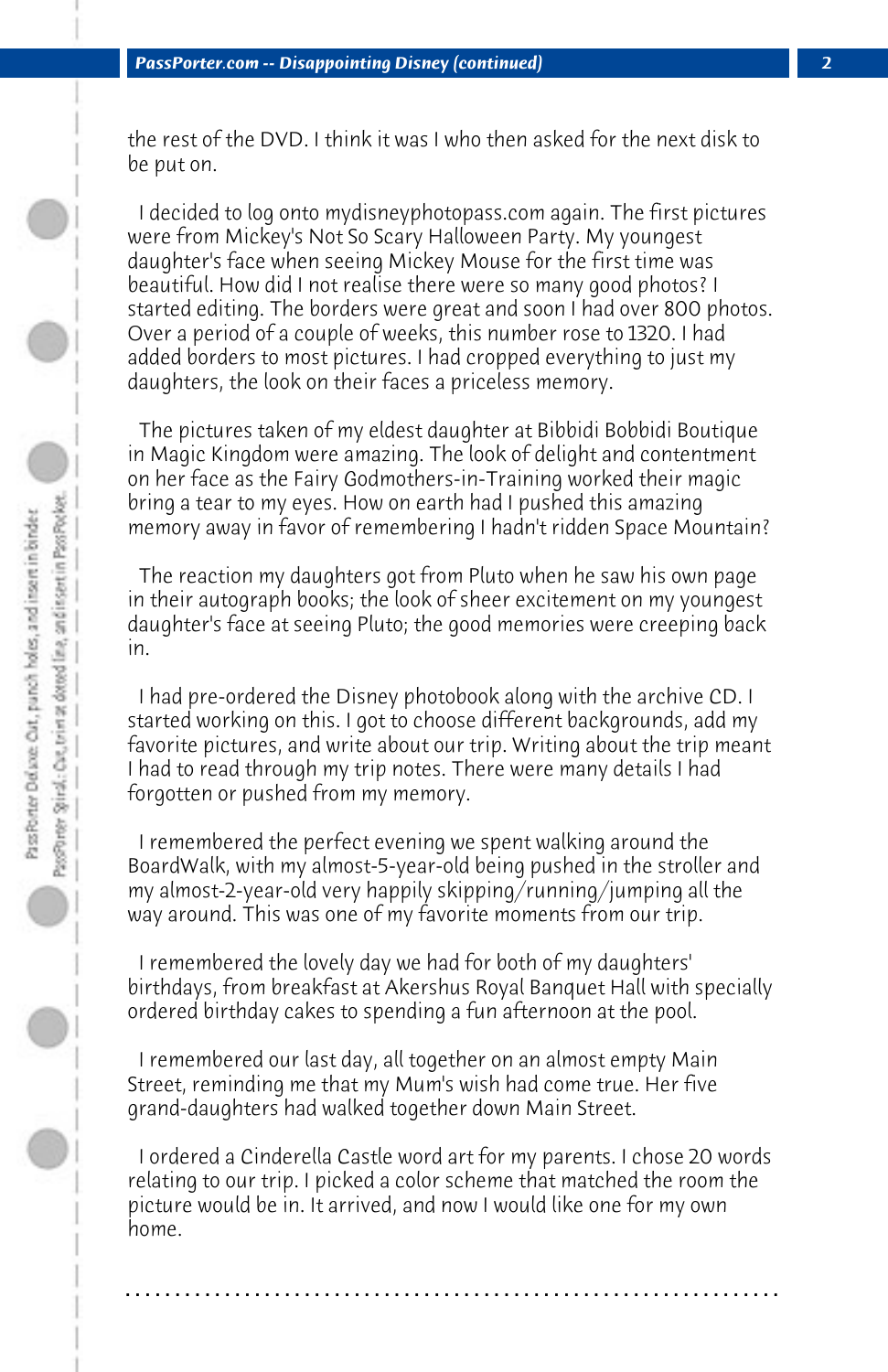*PassPorter.com -- Disappointing Disney (continued) 3*

 Two days before Christmas, I arrived home to find a card had been left by the postman. He had two international parcels that would not fit through the letterbox, so I'd have to go to the post office to claim them. It was my photobooks. I was so excited I actually jumped around the room! I collected them the next morning, one for me to keep, the other a gift for my parents.

 I started my trip report. Uploadin[g the photos my husband h](http://www.passporter.com/podcast)ad taken excited me. I was excited about the trip I had taken. Reading through my notes again made me wonder why on earth I had ever been so upset. Ok, I didn't ride a few rides and would like to have spent more time inside the parks, but my girls loved their holiday. They loved the characters they saw, spending time in the pool, and just being together as a family. The two of them being happy is all that matters.

 I needed some time. I needed some reminders of the good things. I needed to look at the photos taken from the beach at the Polynesian to remind me of the lovely morning we spent walking to the Grand [Floridian and riding the Monorail. I needed my daughters t](http://www.passporter.com/articles/disappointing-disney-experience.php)o constantly ask for the holiday DVDs to be put on. I needed to write this and gain some perspective. I needed some dates for when we could go in 2016.... I now have those dates. My sister and I have started making plans. I will be going back to Walt Disney World. I will absolutely be following the advice I hear from Sara on the PassPorter Moms Podcast each week to, "Do less, enjoy more." I will not be disappointed at missing anything as long as my daughters are happy.

*About The Author: Lisa Smith-Lester is a working mum with two daughters who, despite the title of this article, does not get to visit Walt Disney World anywhere near as often as she would like!*

*Article last updated: 02-06-2014*

*View the latest version online at: http://www.passporter.com/articles/disappointing-disney-experience.html*

*Copyright by Lisa Smith-Lester. All rights reserved under International and Pan-American Copyright Conventions. No part of this publication may be stored in a retrieval system or transmitted in any form by any means electronic, mechanical, photocopying, recording, scanning, or otherwise, except as permitted under sections 107 or 108 of the 1976 United States Copyright Act. Resale of this guide is strictly prohibited without the copyright holder's permission. If you purchased this publication from someone other than PassPorter Travel Press, please call 877-929-3273.*

**. . . . . . . . . . . . . . . . . . . . . . . . . . . . . . . . . . . . . . . . . . . . . . . . . . . . . . . . . . . . . . . . . .**